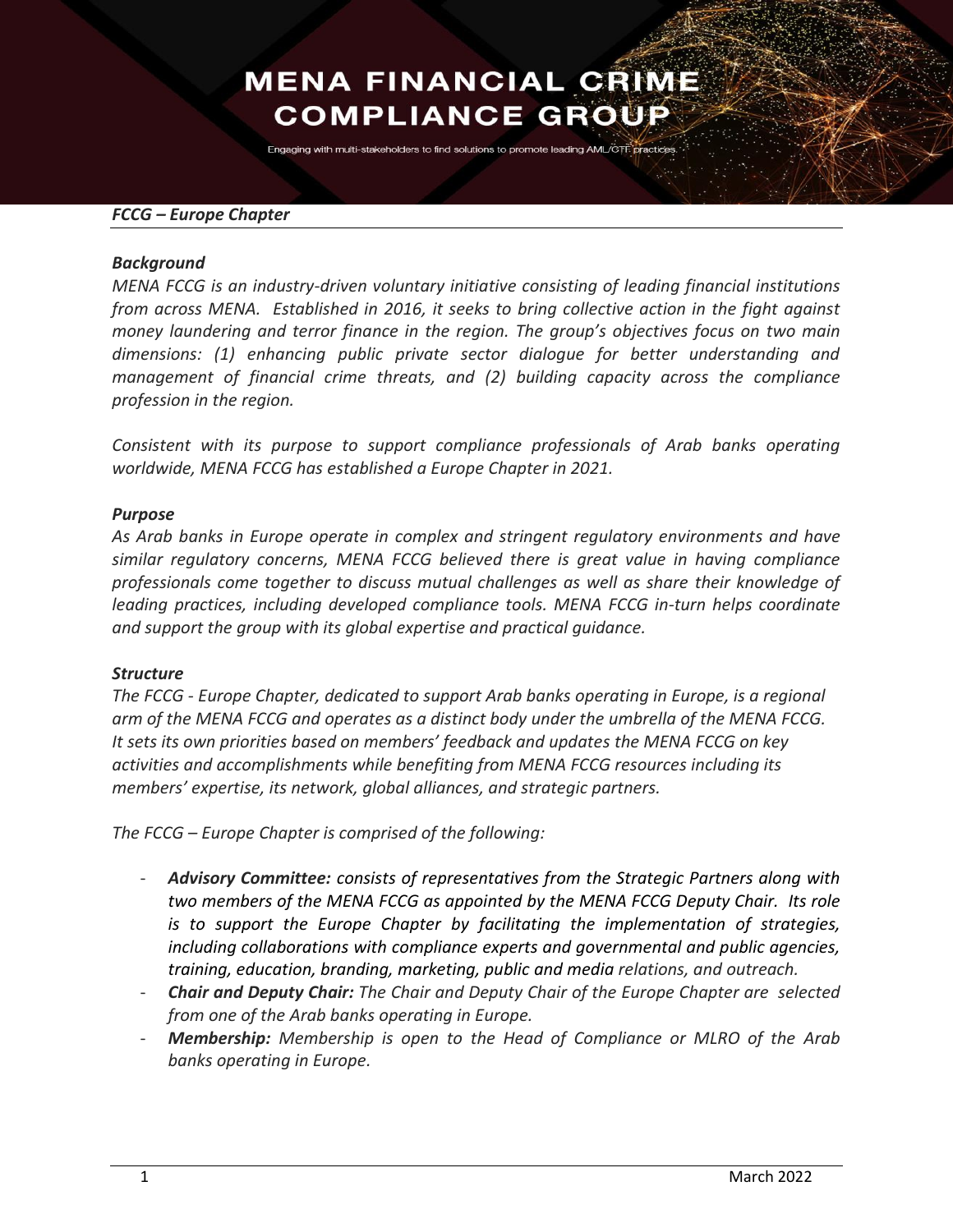# **MENA FINANCIAL CRIME COMPLIANCE GROUP**

Engaging with multi-stakeholders to find solutions to promote leading AML/CTF practice

### *Strategic Partner – Arab Bankers' Association*

The Arab Bankers' Association (ABA) is a London-based not-for-profit professional organization whose members work in banks and related industries in the Arab world and in the United Kingdom. Through its programs and events, the ABA fosters improved relations, information sharing and understanding between Arab and British private and public financial sectors.

ABA supports the objectives of the Chapter including through facilitating liaisons with local governmental agencies and regulatory bodies as well as aiding in engaging in public relations & networking initiatives. In this capacity, the ABA:

- Proposes opportunities for sowing collaborations with compliance activists including international organizations, associations of banks, central banks, regulators, and governmental agencies.
- Promotes the Chapter in its key engagements including conferences and events.
- Acts as an advisor; assisting the Chair in formulating key focus areas of the Chapter.
- Campaigns for the Chapter to participate in policy initiatives.

## *Strategic Alliance - Themis*

Themis is a well-established service provider specialized in helping clients and members identify and manage their specific financial crime risks, through a combination of innovation, insight, and intelligence. As an Alliance, Themis acts as an advocate of global best practice based on its experience in serving the financial crime and compliance community over the years. In this capacity, Themis:

- Assists the Chapter in its outreach activities by tapping into the public relations of its prominent clients.
- Assists the Chapter in diversifying its publications, trainings and curriculums via the experience it has attained over the years in financial crime risk management.
- Organizes and participates in events and conferences as to facilitate networking opportunities.
- Promotes the Chapter in events, forums, and conferences.
- Prepares Chapter press releases and communications.
- Provides support in the areas of logistics and technical assistance.

## *Chair Responsibilities*

- Maintains close relationship with the MENA FCCG.
- Exercises appropriate governance over the Chapter and manage tactical strategies for expanding the Chapter activities including training, education, branding, marketing, public, and media relations and outreach.